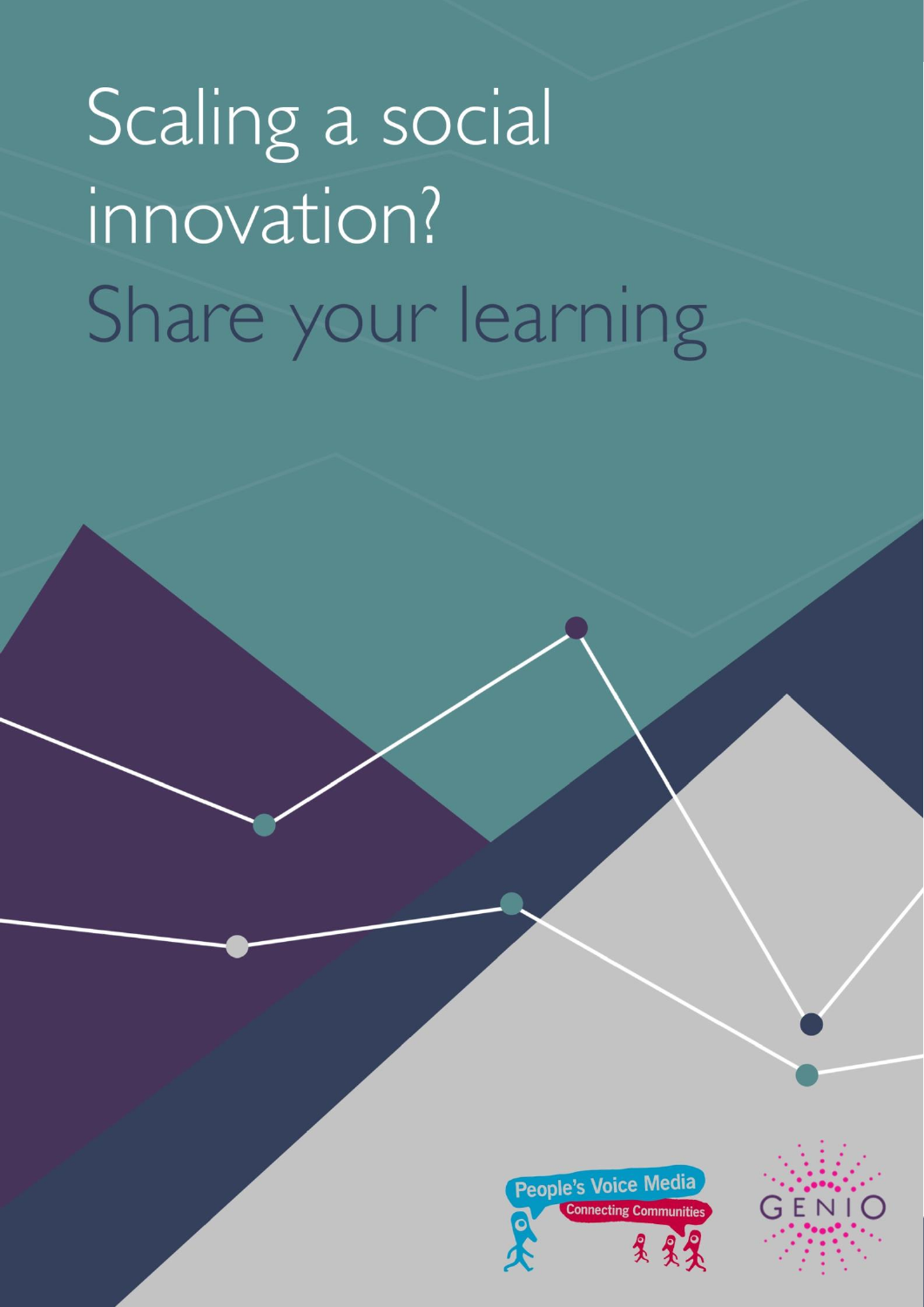*This document is an extract from "Learning As You Scale: A practical guide for using data and insights to navigate scaling and complex system change", a guide that was commissioned and supported by the Genio Trust in 2021.*

*The practical guide has been produced in consultation with actors within the social innovation arena from across Europe. These actors included Madeleine Clarke (Genio), John Healy (Genio), Niamh Lally (Genio), Grainne Smith (Genio), Dana Verbal (Directorate-General Employment, Social Affairs and Inclusion, European Commission), Risto Raivio (Directorate-General Employment, Social Affairs and Inclusion, European Commission), Henk Visser (Directorate-General Employment, Social Affairs and Inclusion, European Commission), Monika Chaba (Directorate-General Employment, Social Affairs and Inclusion, European Commission), Ruth Armstrong (National Social Inclusion Office, Health Service Executive, Ireland), Marieke Altena (National Social Inclusion Office, Health Service Executive, Ireland), David Stead (Maanch), Clémentine Blazy (European Centre for Social Finance & member of the ESCF Advisory Board), Bairbre Nic Aongusa (Irish Department of Rural and Community Development), Gary Johnston (Social Finance UK/NL), Maša Malovrh (Beletrina), Michael Fembek (Zero Project), Assiri Valdes (UpSocial), Ona Argemí (UpSocial), Anja Koenig (EVPA), Stephanie Haefele (Bosch-Stiftung), Luca Pilosu (Compagnia di San Paolo), Hannah Cooper (IDC), Carolina Gottardo (IDC) and Vivienne Chew (IDC). The authors would like to acknowledge their sincere appreciation of the input of time and expertise that these people contributed to the development of this resource.*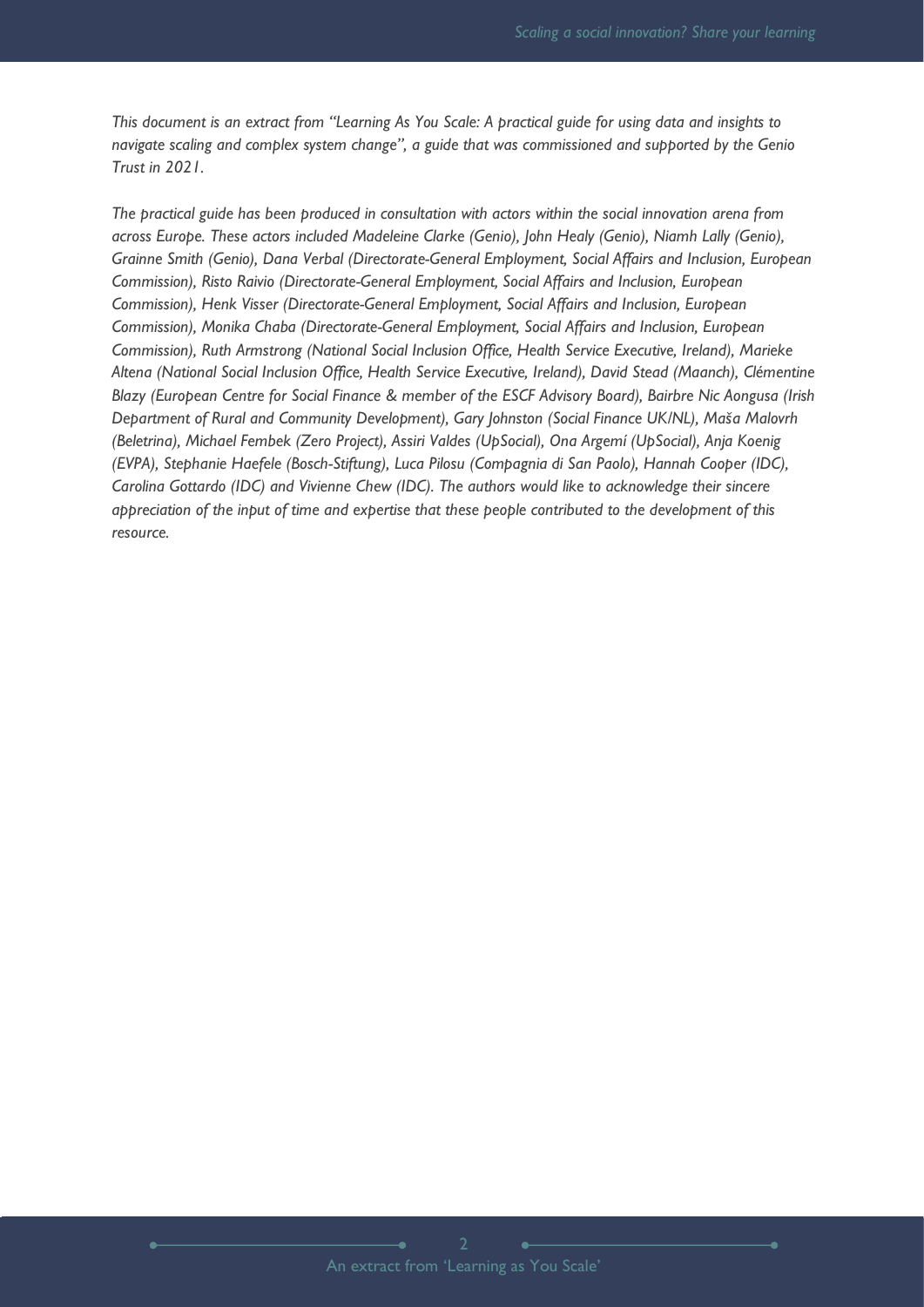## About the Author

## Stephen Barnett

Stephen is a freelance advisor on strategy and social impact in the European space. He is currently the lead thematic expert for social innovation in the [ESF+ Transnational Platform,](https://ec.europa.eu/esf/transnationality/) where he designs and delivers capacity-building for ESF Managing Authorities and the wider social innovation ecosystem through the social innovation competence centres.

Stephen has also consulted for EuroHealthNet on impact evaluation and EUROCITIES on homelessness practices, among others. At local level, he advised a Chair and CEO on handling a governance crisis in their charity and coordinated a weekly active dementia club part-time for two years. In a voluntary capacity, he is a member of a social investment committee and a governor at his children's primary school.

From 2013-18, he was the CEO of Euclid Network and reshaped its strategy, funding and operations to become the European network for social enterprises. Previously, he was Policy Director with European Social Network, the European network for directors of social services and related public agencies. He thus brings a strong understanding of local and regional government and civil society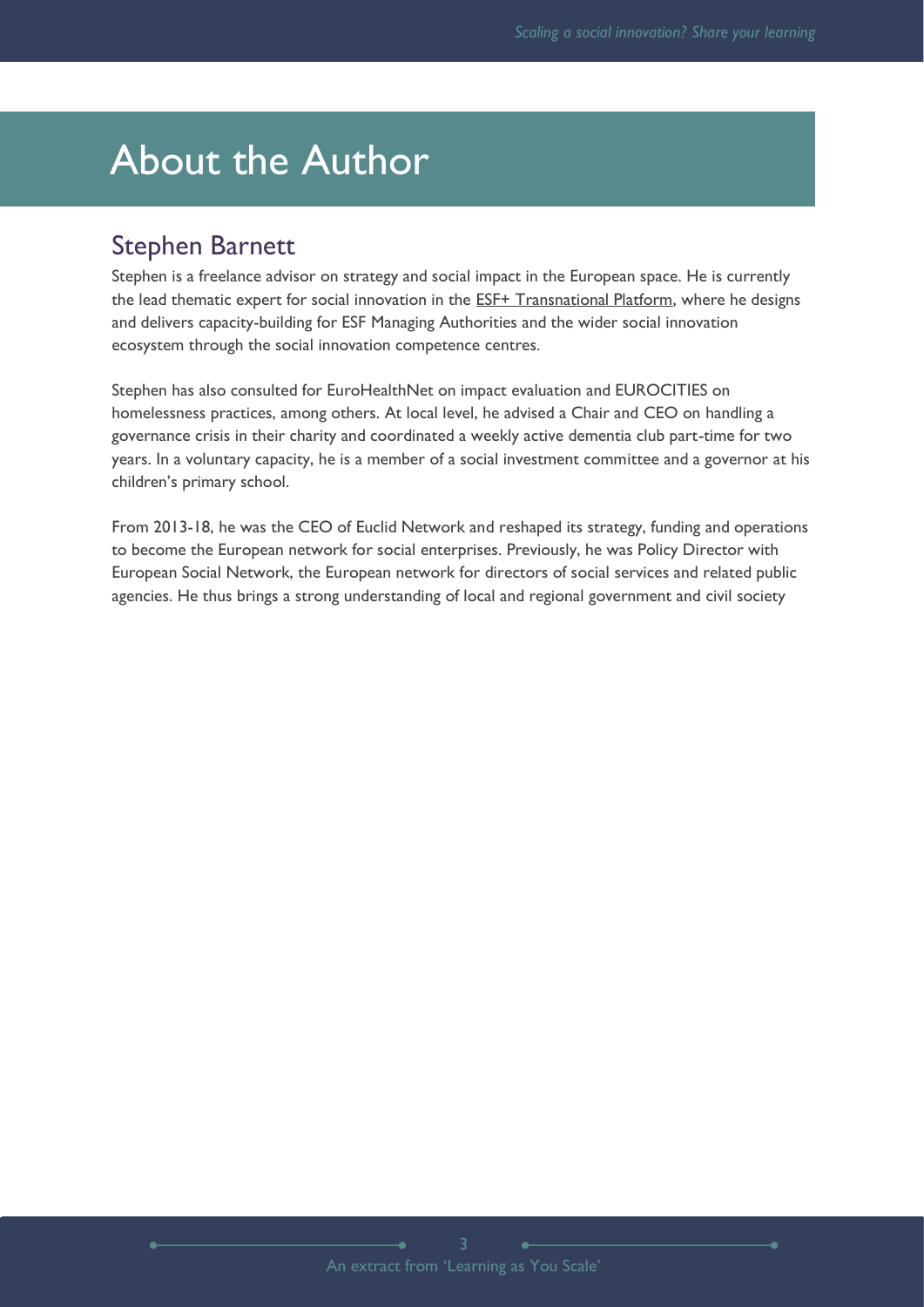### What to do with what you know now

In this part of the guide, we prompt you to take the learning that you generate through the above and other processes beyond your organisation or the social innovation into the wider field in which you operate. We are making the assumption here that the social innovation continues to prove effective as it scales: bluntly, if it does not work, it should be scaled down to make space for fresh innovations. However, there may still be merit in sharing with the sector why a failed social innovation did not work. Furthermore, even within the 'failed' innovations, there are likely to be pockets of activity that were successful. Again, there is merit in sharing this learning and exploring how it can be worked into the wider system.

This may be understood as a new stage of social innovation scaling, or it could be seen as advocacy or lobbying. In the Genio pyramid (see Section 1), this stage would concern progression to the 'consistent adoption' level. This includes influencing and informing funders, policy-makers and wider stakeholders which shape the operating environment for the social innovation. Winning the hearts and minds of these key actors within the innovation's context can also play a key role in supporting the innovation to be sustained and continue to scale towards consistent adoption in the whole system or policy field.

Key to 'winning hearts and minds' on the basis of evidence is knowledge mobilisation. This concept describes a systematic process whereby knowledge is "co-produced and channelled to different audiences in order to 'impact' upon policy and practice" (Bannister and Hardhill, 2015). Here, it is enriched by two core considerations:

- 1. **Intercultural considerations:** These are too often unspoken in European collaborations, but we all have to navigate them when working across borders.
- 2. **Interpersonal issues:** These are often used in team leadership and development and are of merit also for influencing others externally.

We advocate for incorporating these elements in a knowledge mobilisation strategy and support social innovators to structure their thinking in this way. These aspects are important because "scientific evidence seldom, if ever, directly solves organizational or policy-level problems" (Contandriopoulos, 2010). Our contention is that taking an integrated approach to advocacy for system change is more likely to enable you to deal with the inevitable difficulties and resistance to change along the way.

Furthermore, the knowledge mobilisation approach presented here is particularly useful for the 'plateau of productivity' in the Gartner Hype Cycle for innovation (Blosch & Fenn, 2018). The cycle has the following five stages:

- 1. **Innovation trigger:** A breakthrough (a new technology, a global pandemic) triggers an innovation.
- 2. **Peak of inflated expectations:** Hype is generated and creates high expectations early in the innovation process (initial buzz).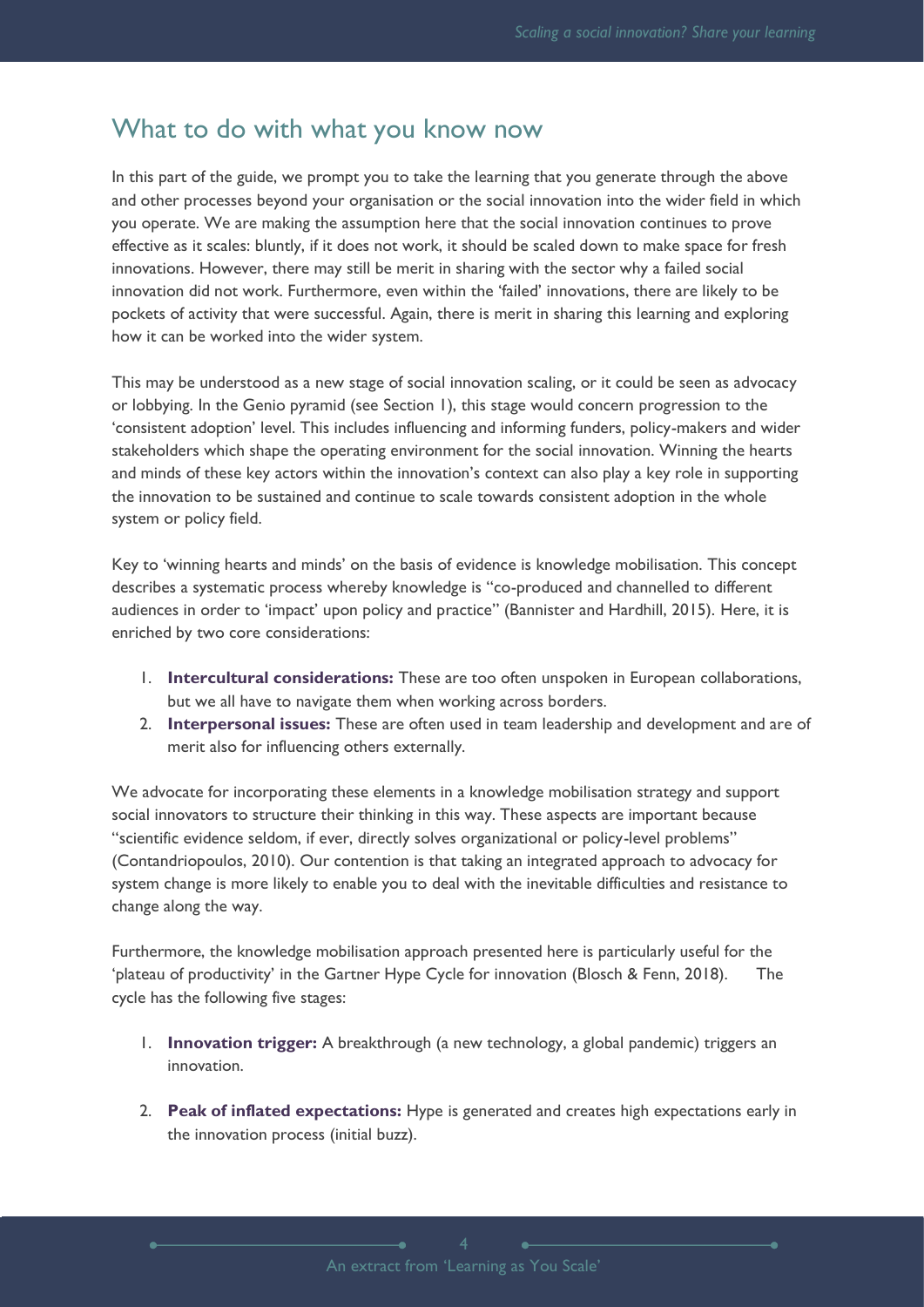- 3. **Trough of disillusionment:** Interest in the innovation begins to wane as the initial high expectations are not met (the challenges to adoption emerge, set-backs are encountered)
- 4. **Slope of enlightenment:** The value of the innovation becomes more widely understood and appreciated (additional uses of innovation seen).
- 5. **Plateau of productivity:** Mainstream adoption of the innovation begins to occur (late adopters and sceptics come on-board).

The fifth stage is where consistent adoption is achieved and it's worth reflecting that the small-scale innovation stage may demand quite different skills than the systems-changing plateau of productivity stage.

To get beyond the initial hype, the proposed change has to be compelling, and you have to anticipate the peaks and troughs of the change process. Here, recommendations from Baye's Business School's Centre for Charity Effectiveness for ensuring consistent change in a system are useful. As a leader within a system or when trying to influence system leaders, it is important to:

- engage middle managers as translators into practice
- empower frontline staff to try out new approaches and feedback
- support people using services to be more demanding of the system
- break down the change into manageable blocks or phases.

Familiarising yourself and the actors within the social innovation with these aspects will prepare you to work towards the 'consistent adoption' of the social innovation you are scaling.

However, making change in complex systems is not always easy - rather, it is almost always very difficult. Not every stakeholder or actor will be 'on-board' with the change and innovation you are introducing. People can be actively or passively resistant to change for a range of reasons, and this section of Learning As You Scale will suggest ways of navigating this terrain effectively.

## Let's talk about… winning hearts and minds

Take a look at this short video from Stephen Barnett, an advisor on strategy and social impact in the European space. In this video, Stephen talks about how you can use the learning from the social innovation's scaling journey to influence others. https://youtu.be/ Gh\_MaJvl8U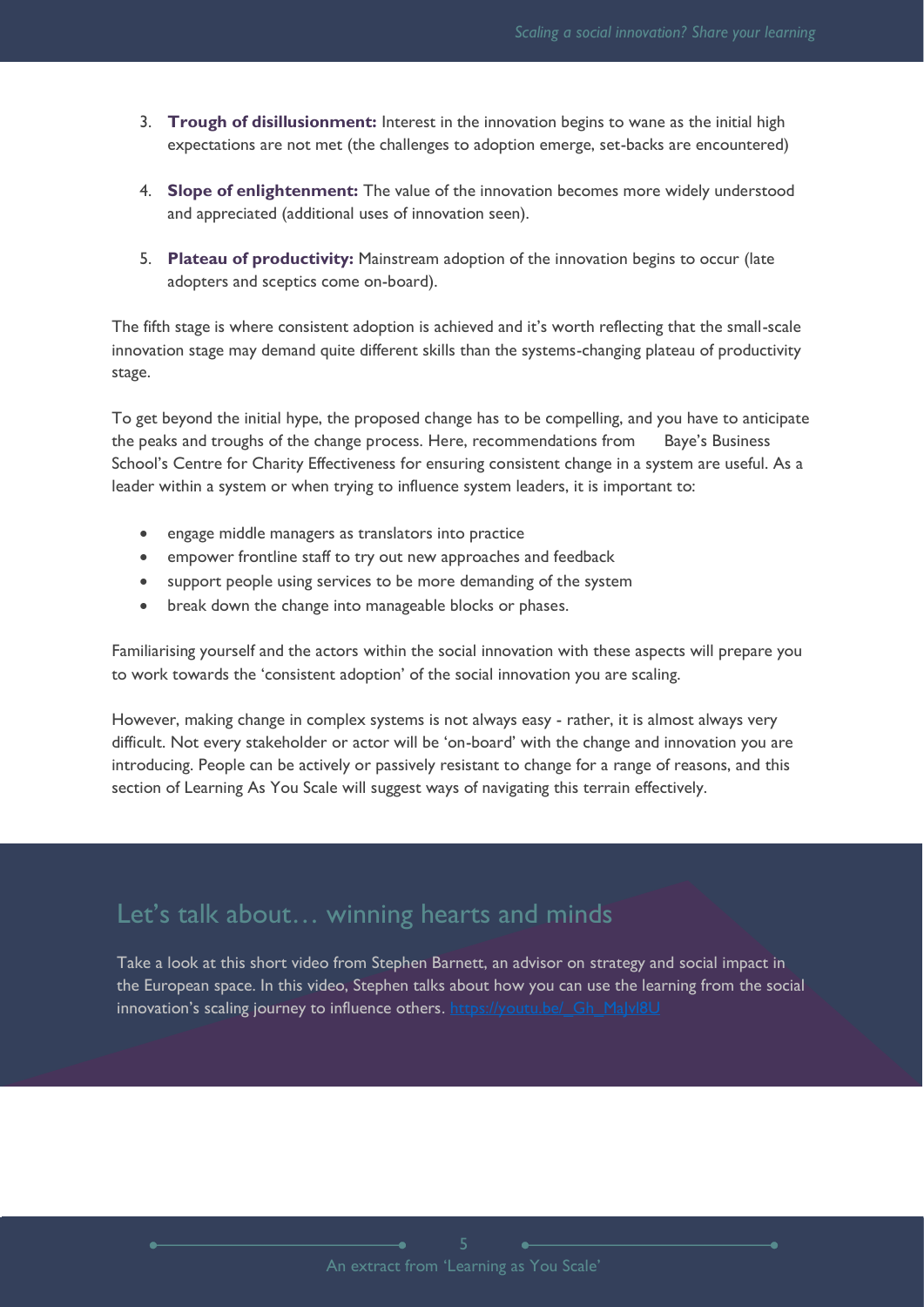## Reflection Point 1: Who do you want to influence?

'Consistent adoption' or systems change is likely to involve a large number of stakeholders with differing interests, needs and power. It can be helpful to place the stakeholders within one of four categories to help decide how much to invest in each relationship and with what purpose.

Use the Winning hearts and minds matrix below (adapted from Copeman et al, 2012) to understand who you want to influence and why. You can integrate these ideas into a knowledge mobilisation later in this section.

| <b>Priority 2: Persuade &amp; Influence</b><br>Stakeholders with high power<br>but lower support<br>Find out needs and 'value'<br>sought<br>Can the social innovation help<br>$\bullet$<br>them achieve their objectives?<br>Understand reasons for low<br>support<br>Build trust, find common<br>ground<br>Share your impact evidence | <b>Priority I: Encourage &amp; Reinforce</b><br>Stakeholders with high power<br>and support<br>Understand needs and 'value'<br>sought<br>Keep close, deepen relationship<br>$\bullet$<br>Emphasise shared interests and<br>synergies<br>Share your impact evidence |
|----------------------------------------------------------------------------------------------------------------------------------------------------------------------------------------------------------------------------------------------------------------------------------------------------------------------------------------|--------------------------------------------------------------------------------------------------------------------------------------------------------------------------------------------------------------------------------------------------------------------|
| <b>Priority 4: Monitor</b><br>Stakeholders with lower power<br>and lower support<br>Research potential alignment<br>$\bullet$<br>Understand reasons for low<br>support<br>Could power change in future<br>$\bullet$<br>Decide who to prioritise within<br>$\bullet$<br>category                                                        | <b>Priority 3: Encourage &amp; Inform</b><br>Stakeholders with lower power<br>and higher support<br>Keep in touch<br>Support their work<br>Create information materials<br>Share your impact evidence                                                              |

Winning hearts and minds matrix

Power to support change

Power to support change

#### **Prioring 2: Encourage & Reinforce**

- akeholders with high power d support
- derstand needs and 'value' ught
- ep close, deepen relationship
- hetasise shared interests and nergies
- are your impact evidence

#### **Priority 3: Encourage & Inform**

- akeholders with lower power d higher support
- ep in touch
- pport their work
- eate information materials
- are your impact evidence

Support level for your innovation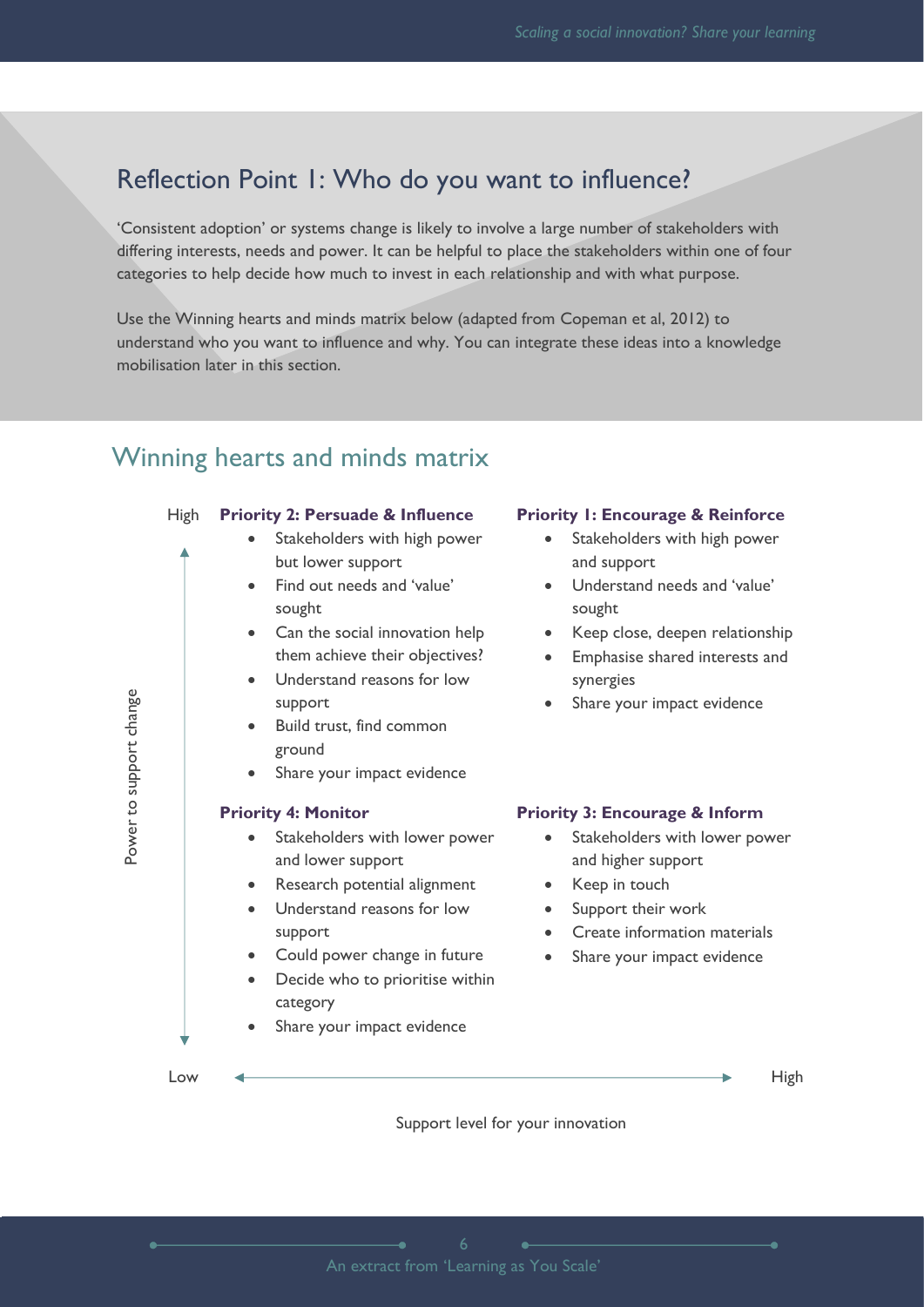## What's your ambition?

According to Nutley et al (2003), research data can be used in different ways and have different effects. We have adapted their typology and identified four ways that social innovators can use the learning from their innovations to inform and influence their wider contexts:

- 1. **To make a direct policy change:** Whilst this direct influence on policy can happen via evidence from innovations, this is not a regular occurrence (Contandriopoulos et al, 2010).
- 2. **To change the conversation:** Evidence can change thinking in a sector or policy community, even if it does not directly or immediately change policy or reform systems. This may seem a disappointing result but "conceptual use is not second best" (Rossi et al, 2004).
- 3. **To support or oppose an existing position:** Evidence can be used to validate or invalidate a pre-formed and possibly entrenched political position, particularly on a controversial divisive issue.
- 4. **To influence practice without changing policy:** Evidence can change the thinking, training, and practice of professionals within a current policy frame but not immediately or directly the policy itself.

When considering how to use the learning or evidence from the social innovation, it is important to think about *when* you seek this wider impact. Literature such as C. Fox et al (2017), cautions against inappropriate use and premature use of evidence. For example, it is debatable how useful it is to rapidly spread tentative findings.

## Find out more: Working with stakeholders and actors to achieve your ambitions

To create wider system change or impact, social innovators need to see themselves as part of a bigger picture. Viewed from this perspective, it is key to see how you can connect with other actors in your field to create your desired results. This might mean changing your approach to how you scale - or perhaps more aptly - spread what you know.

In this short video, Dr. Gorgi Krlev explains the importance of integrated model of strategy and systems thinking<https://youtu.be/kwoi3FBPcY0> and in this video, Alyssa Jade McDonald-Bärtl from the Cacao Academy talks about how she has put this concept into practice: [https://youtu.be/MSz3CqF8mJE\)](https://youtu.be/MSz3CqF8mJE).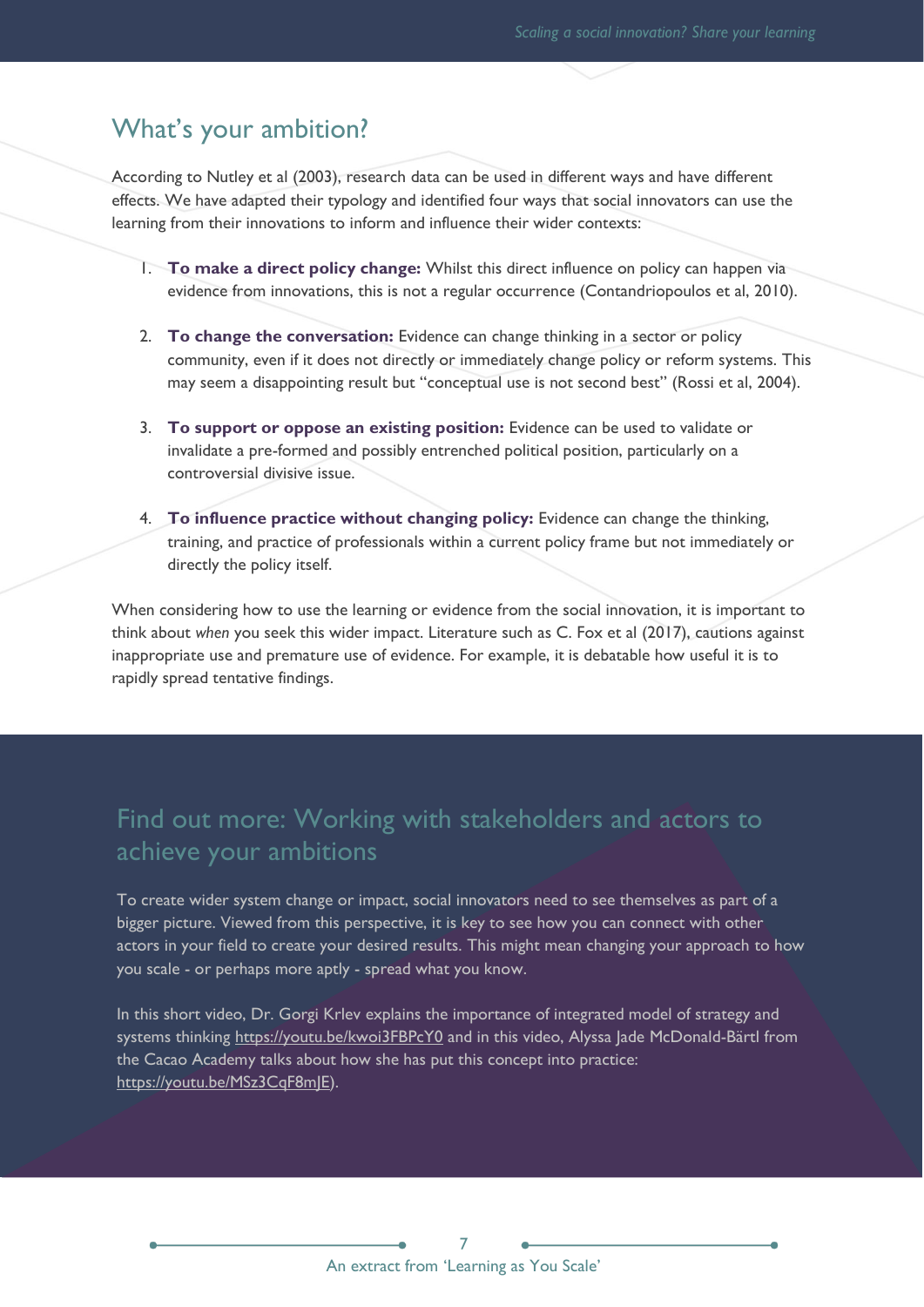## Reflection Point 2: Getting started with knowledge mobilisation

Look at the linear Knowledge mobilisation flowchart below and reflect on the following questions:

- 1. Does the linear diagram reflect your experience of using impact evidence to influence policy?
- 2. What kind of diagram would you draw? Go ahead and do it, either in general or for the social innovation you're working to scale (further).
- 3. What type of 'knowledge mobilisation' effect(s) are you aiming for? What are the opportunities and risks of each strategy?

## Knowledge mobilisation flowchart



## Knowing why, what, who and how

Social innovators, whether frontline public services, social enterprises or civil society organisations, are well-placed to know the who, why and how of their sector, which are valuable forms of tacit knowledge. It is challenging and important for organisations to be able to combine and deploy tacit knowledge built up through years of professional or volunteer experience with the formal research knowledge of 'what works', knowing that neither is superior to the other. The why, what, who and how are described here, based on Nutley et al (2003):

- Knowing **why** action is required, not only in statistics but also thanks to the 'lived experience' testimony of people and communities.
- Knowing **what works** and understanding what interventions or strategies should be used to meet policy goals and client needs (and knowing what does not work).
- Knowing **who** to involve in supporting and funding scaling efforts that may lead up to systemic adoption (and knowing who not to involve).
- Knowing **how** to design, deliver and fund a social innovation in practice.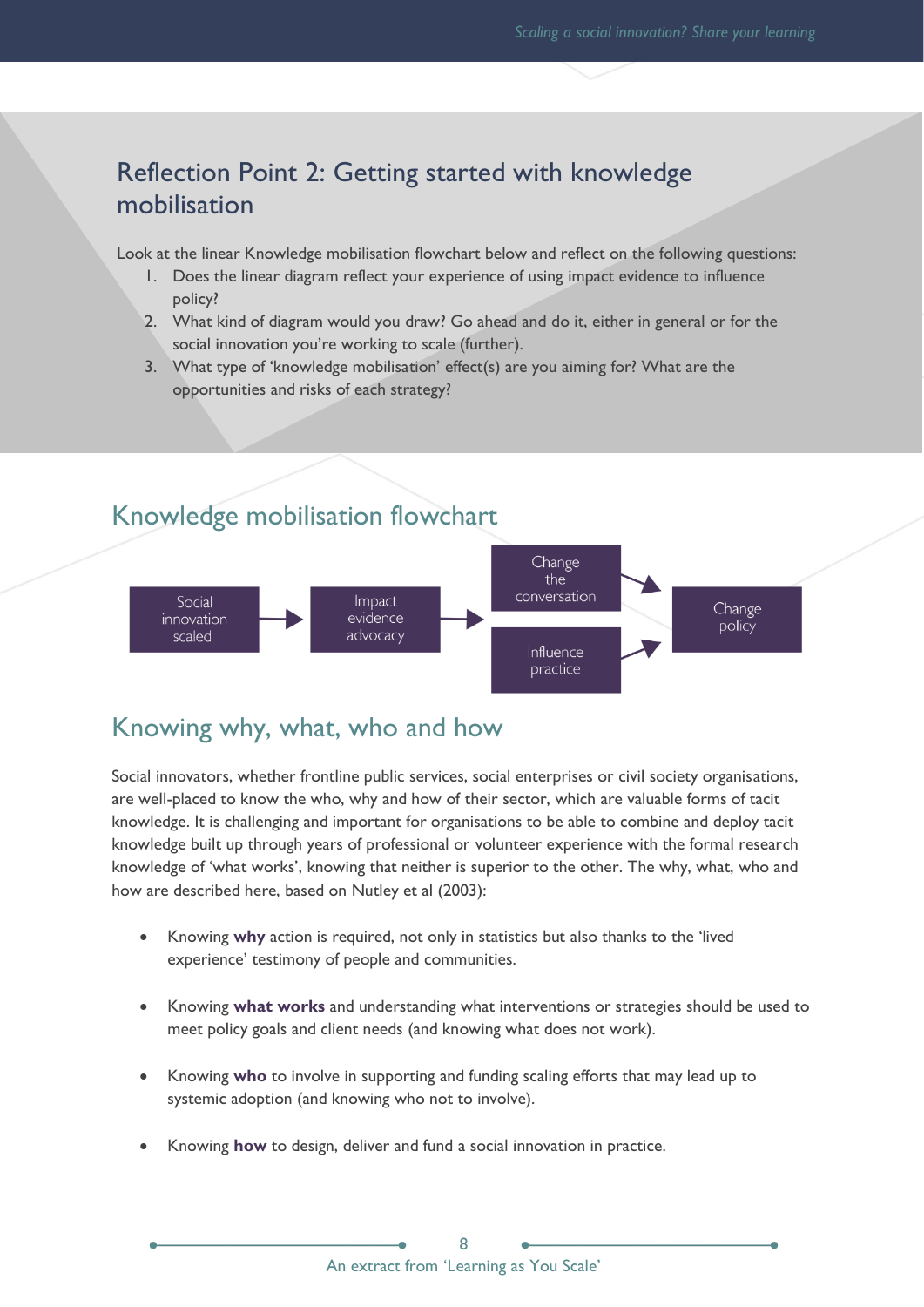## Reflection Point 3: 'Knowing' stocktake

Individually, or as a set of actors connected to the social innovation, complete the table below and discuss your ideas. This will be useful for designing your knowledge mobilisation plan later in this section of the guide.

#### *Scoring Scale:*

- *0 = we don't know*
- *1 = low confidence*
- *2 = moderate*
- *3 = high confidence*

| Knowing                                | Confidence<br>score $(0-3)$ | Why did you give this score? | What one step could you take<br>to move up one score? |
|----------------------------------------|-----------------------------|------------------------------|-------------------------------------------------------|
| Why act                                |                             |                              |                                                       |
| What works                             |                             |                              |                                                       |
| Who to involve<br>(and not<br>involve) |                             |                              |                                                       |
| How to deliver                         |                             |                              |                                                       |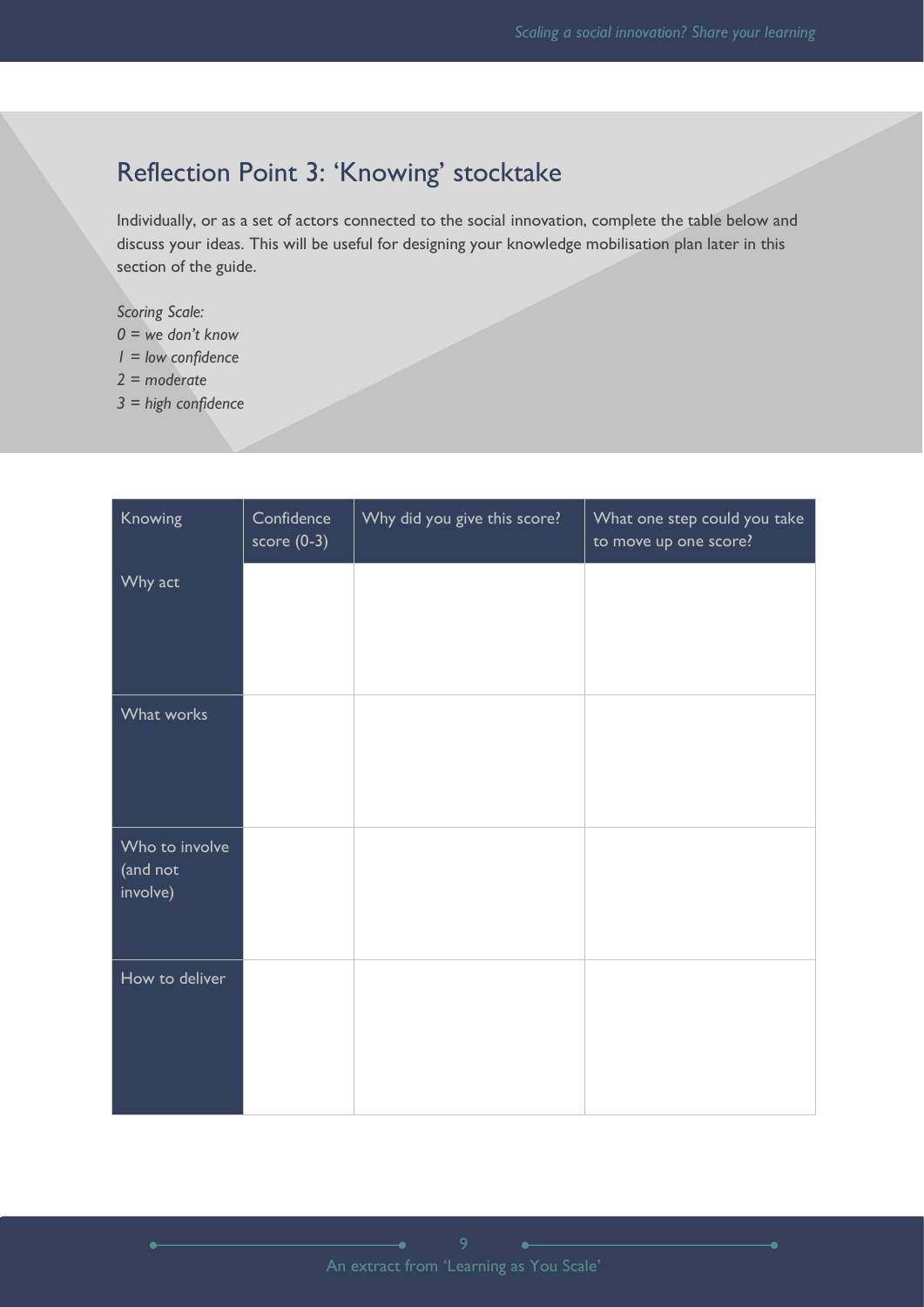## Considering your context

We would like to introduce you to three contextual considerations which help manage expectations around influencing externally, and then give you seven success factors to build into an influencing strategy.

- 1. **Polarisation vs. consensus:** Low polarisation (aka: consensus) occurs where stakeholders and policymakers largely agree on the nature of the problem, whereas high polarisation occurs where they disagree strongly about the causes of the problem and may be entrenched in opposing positions. Where there is a consensus about a given societal problem, it will be easier to pursue policy reform and achieve instrumental or conceptual use of knowledge; in a polarised context, research evidence may be (mis)used to support a pre-existing view.
- 2. **Competition for knowledge:** In a sector or policy community, impact evidence may become a commodity for which policy-makers or funders compete. It may be seen as advantageous for a particular city, region, government department, political party, foundation etc. to fund not only the social innovation, or an independent impact study, but also its dissemination and 'knowledge mobilisation'.
- 3. **Social structures:** This validates what we know intuitively; that interpersonal trust facilitates and encourages communication, and repeated communication builds trust further.

## Reflection Point 4: Context questions

Individually, or in a group, discuss the questions below as a way to examine the context in which you are going to be mobilising the knowledge from your innovation.

#### **Polarisation vs. consensus:**

- Is your sector/community polarised or consensual?
- How do you contribute to this positively and negatively?
- Who is most likely to resist change and on what grounds?
- Are you firmly allied with a particular side in a polarised context?
- How could your evidence bring people towards mutual understanding?

#### **Competition for knowledge?**

- Is there likely to be competition for your impact evidence?
- How would you decide with whom to ally yourself and what are the implications of this?
- How do your values inform who you would or would not ally yourself with?

#### **Social Structures:**

Think of all the policymakers and stakeholders in your network.

• What is the level of trust/distrust between you and each one?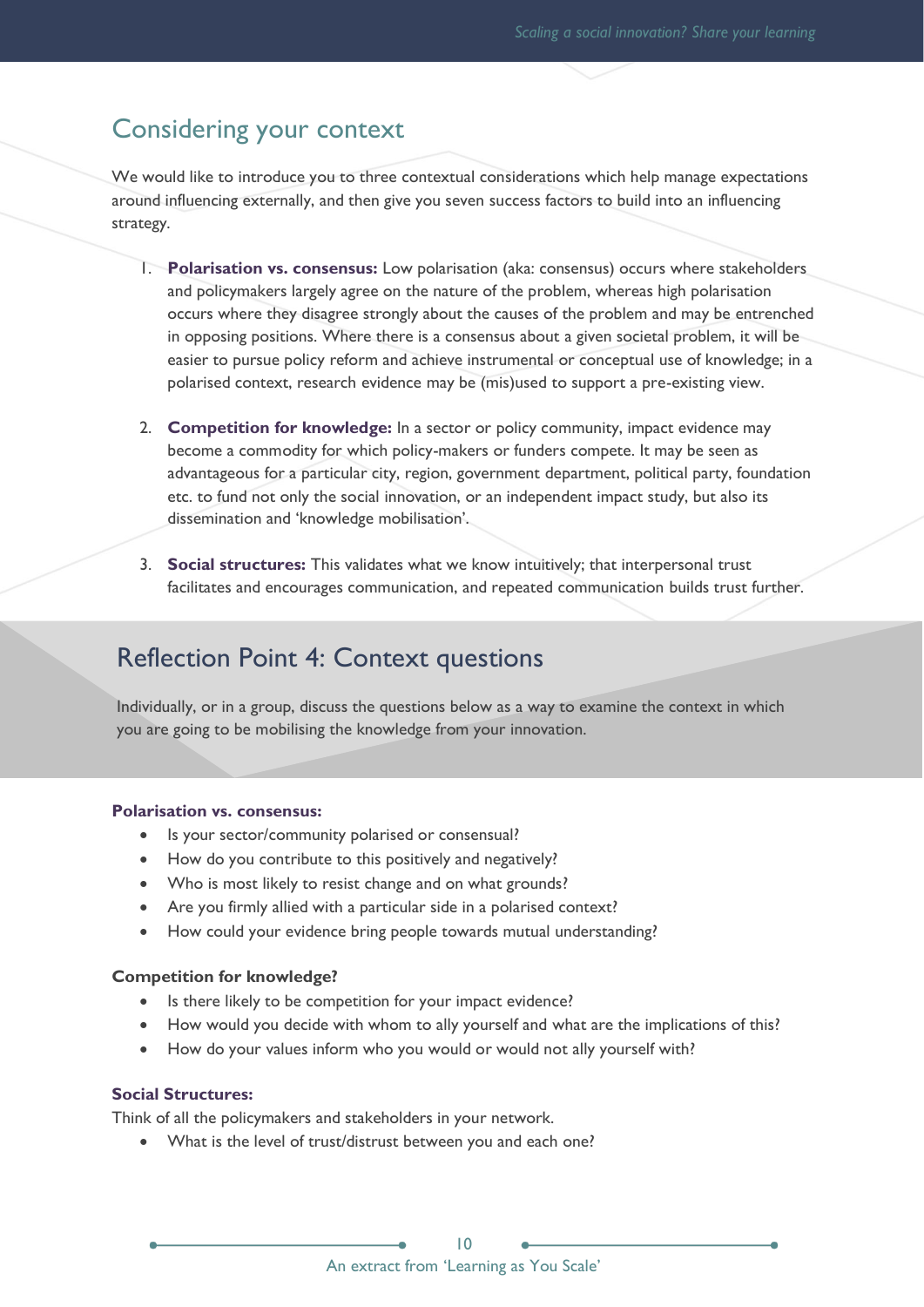- How did this come about? What are the lessons for establishing interpersonal trust with new contacts?
- If there is distrust, what could you do to ameliorate this?
- What are the levels of trust/distrust between stakeholders on whom you may jointly depend?

## Social Structures

There are a range of success factors for how social innovations can mobilise knowledge into policy and practice. Below are seven core elements that can lead to successful knowledge mobilisation processes (adapted from the work of Contandriopoulos et al, 2010).

#### **1. Map stakeholders and policymakers**

You should know who would potentially use the impact evidence you have generated and in what ways. Work this out early in the scaling process. You should engage with them as early as possible in order to understand their interest and power in the matter, as per the stakeholder matrix.

#### **2. Be on time**

Your impact evidence must be produced in a timely manner, especially if you think there is potential for 'instrumental' use, for example., for informing a particular legislative process. This requires a certain pragmatism in balancing the pressure to produce timely materials with the quality and thoroughness of the impact measurement.

#### **3. Translate into context**

The impact evidence has to be translated into a language and format that a policy-maker or potential funder will understand and can use directly with their own colleagues and stakeholders, if they decide to support it.

#### **4. Build ownership**

Policymakers or funders should feel a sense of ownership and investment in the social innovation and its scaling process. The evidence needs to lead to policy options or action proposals, showing where they could lead. Involving them in the design and accompaniment of the impact measurement is likely to be advantageous.

#### **5. Stay the distance**

The impact evidence needs to come with support for understanding its basis, its limitations, how it might be communicated and with a commitment to accompany the policymaker or funder throughout the process of the advocated system reform.

#### **6. Don't curb your enthusiasm**

Continuing the theme of 'interpersonal trust' from above, your personal enthusiasm not only for the social innovation but also for the evidence supporting it is of high value, possibly the highest value of all the factors. It is not enough to have this enthusiasm on one key occasion. It needs to be maintained over multiple occasions, building up mutual trust over time, that will open the door for a policymaker or funder to take seriously the proposed 'consistent adoption' of a social innovation.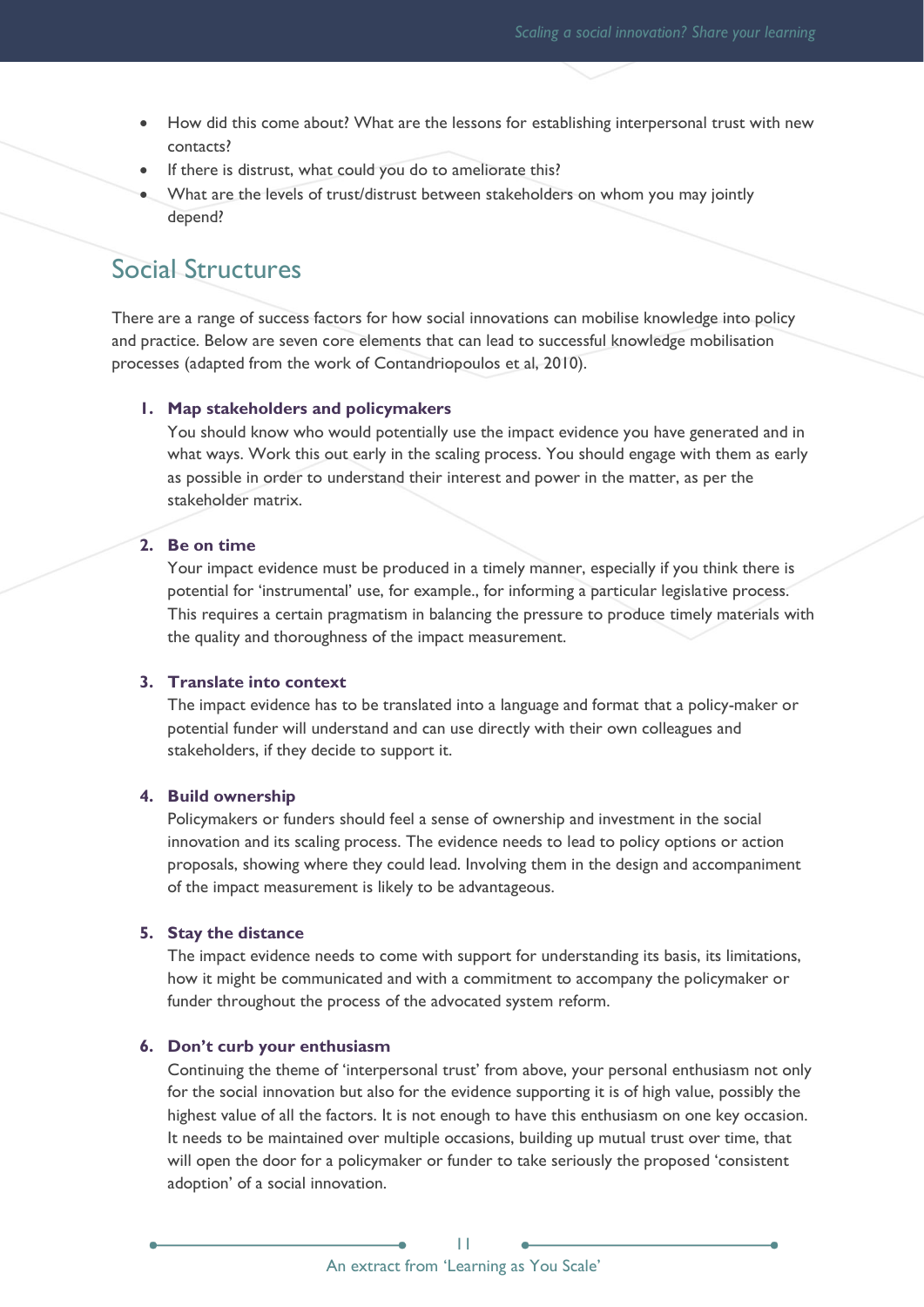#### **7. Maximise credibility**

As well as your evidence being credible and the social innovation having a positive reputation, it helps to have the endorsement of other influential actors in all kinds of areas (policy, politics, practice, media), who have already won credibility.

Another way of looking at this is to consider the opposite of these behaviours:

## Reflection Point 5: Behaviours key to success factors

Individually, or with actors involved in the social innovation, complete the table below and score your organisation or team on specific behaviours related to successful knowledge mobilisation strategies.

*Scoring Scale: 0 = We do not practise this 1 = We do this to a minimal degree 2 = We do this moderately 3 = We do this fully* 

| Success factors             | Self-assessed<br>score $(0-3)$ | Why did you give this score? | What steps would improve<br>your score by one point? |
|-----------------------------|--------------------------------|------------------------------|------------------------------------------------------|
| Mapping<br>stakeholders     |                                |                              |                                                      |
| <b>Timeliness</b>           |                                |                              |                                                      |
| Translation into<br>context |                                |                              |                                                      |
| Ownership                   |                                |                              |                                                      |
| Ongoing<br>support          |                                |                              |                                                      |
| Personal<br>enthusiasm      |                                |                              |                                                      |
| <b>Credibility</b>          |                                |                              |                                                      |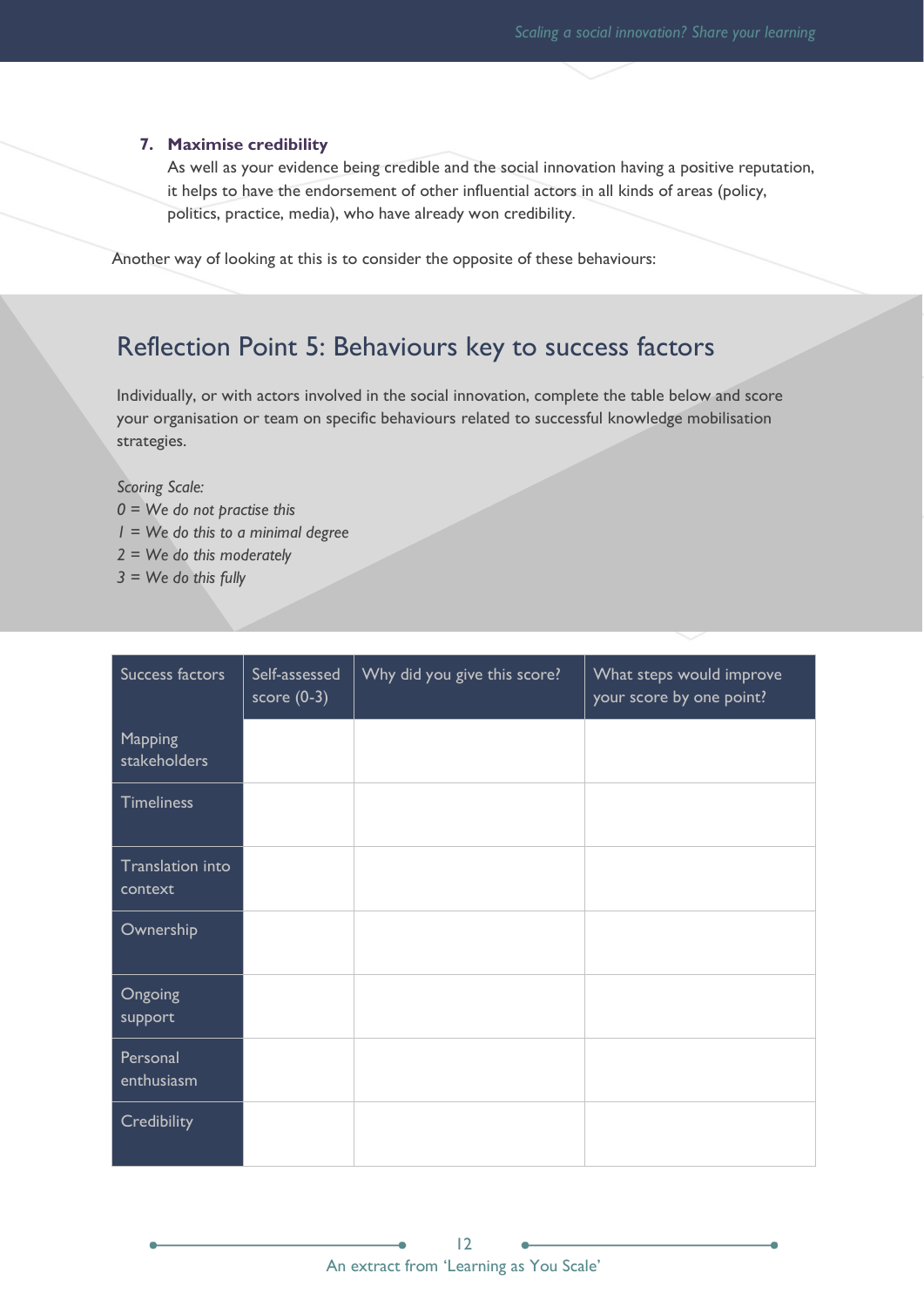## Persuading people

These interpersonal factors may seem out of place in a guide for scaling, but as we have already seen, interpersonal trust and personal enthusiasm are important to influencing or mobilising knowledge. Rossi (2004) affirms "the importance of understanding the cognitive styles of decision makers and ensuring that outputs are tailored to these".

One way of approaching this could be via learning styles - or in other words - how people like to process information. In education and training, the core learning styles are simplified as being:

- **Visual:** people who take in information through diagrams, charts and drawings and thus prefer graphic illustrations of information.
- **Aural:** people who absorb information through the spoken word and conversations.
- **Reading/Writing:** people who learn from formal texts, from both reading and writing them.
- **Kinaesthetic**: people who use direct, reported or simulated experiences to take in knowledge and develop understanding.

People tend not to fit exclusively into one category or another, but rather may fit between categories or process information in different ways, depending on the information itself and the context in which they present the information. When thinking about how you present information and evidence to the people you want to influence, you might want to think about these different learning styles and combine different kinds of communication materials together to appeal to different people. (e.g. using visualisations in reports)

## Reflection Point 6: Communicating your evidence

Individually, or with a team of people involved in the social innovation, discuss the questions below. The ideas you generate here will be useful for your knowledge mobilisation plan.

#### **What are you currently doing?**

- How do you currently present evidence of learning and/or impact from the social innovation?
- How do you currently communicate it to different people?
- What learning styles and/or work-place typologies are you appealing to and why?

#### **What could you be doing?**

- What other ways can you think of to present the evidence of learning and/or impact from the social innovation?
- How could you be communicating this to different people?
- How can you plug any gaps in learning styles and/or preferences around communications materials that exist in how you are currently presenting knowledge from the social innovation?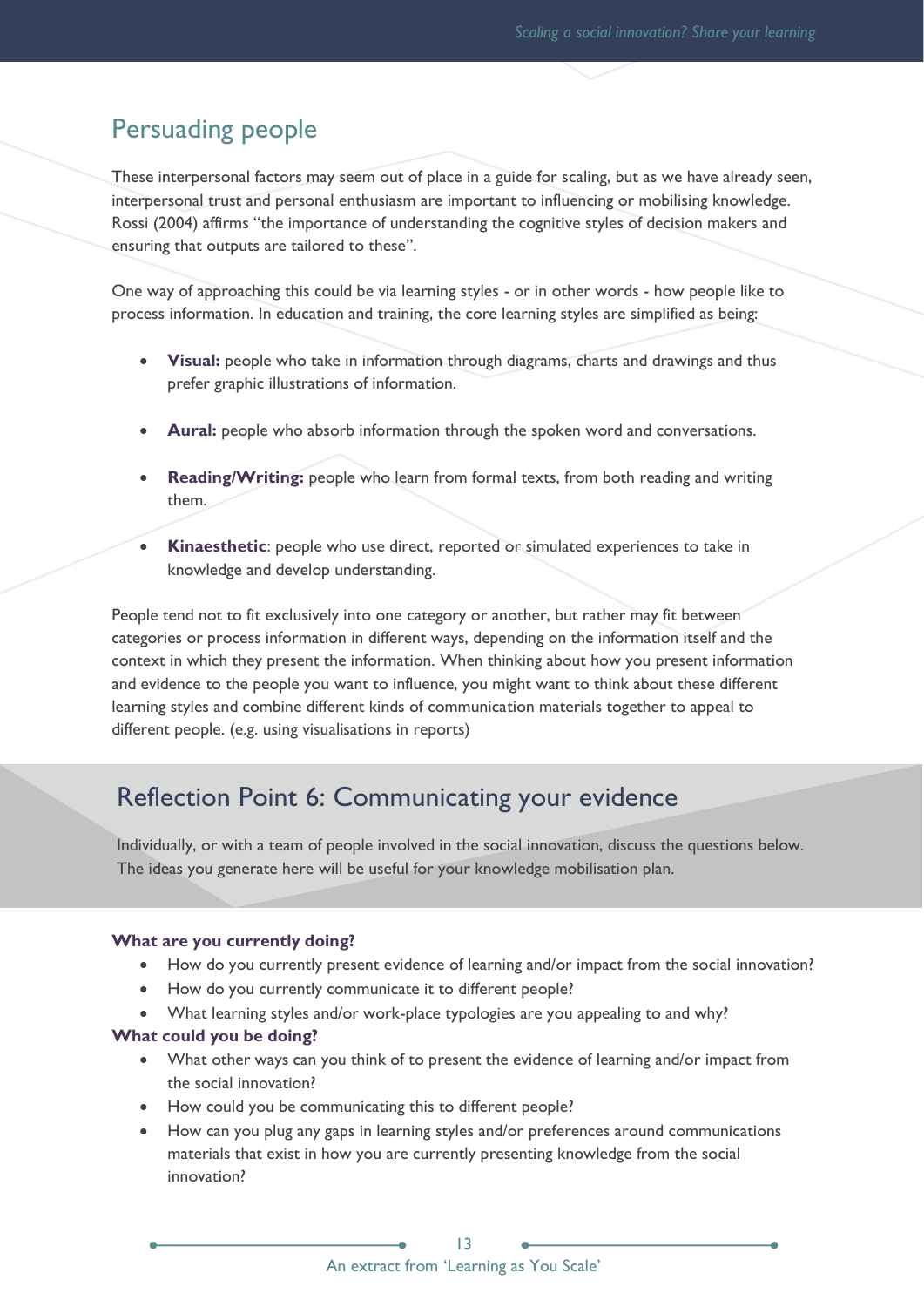## Crossing borders

Many social innovations in the European context cross borders, which creates particular cultural considerations. We are going to introduce you to three scales that pertain to the culture of work in different regions of Europe and the world (adapted from Meyer, 2015).

## Find out more: The Culture Map

Here we have worked with three out of eight considerations from a book by Prof. Erin Meyer (2015) of INSEAD called *The Culture Map*. These are based on her research and consulting work in multinational companies and we have chosen those which we judged the most relevant to the social sector and to the European context. A larger part of the book considers global differences between American, European and Asian ways of doing business and work. In the global context, differences within Europe itself seem minimal.

You can find out more about this piece of work here: [https://erinmeyer.com/books/the-culture](https://erinmeyer.com/books/the-culture-map/)[map/](https://erinmeyer.com/books/the-culture-map/)

#### **1. Trusting: Are you building trust based on tasks or on a relationship?**

As we have seen above in 'knowledge mobilisation', interpersonal trust is vital to influencing change in systems, perhaps all the more so where you want a decision-maker or funder to stop spending money on the current way of doing things and start spending it in the way you are proposing (consistent adoption). The trusting scale places countries along a line from task-based to relationshipbased.

Where trust is built more on tasks, it grows as a result of working together in a professional capacity and being reliable at work, in the absence of a personal relationship. Where trust is built more on relationships, it grows because of a social connection and socialising together informally away from work and may start because of a mutual contact. On Meyer's trusting scale, Northern European countries incline more towards task-based trusting, Central-Eastern countries are the middle and Southern Europe between the middle and relationship-based end, at which some Asian and African countries are clustered.

Meyer concludes with the advice that "investing extra time in developing a relationship-based approach will pay dividends" even in countries that lean towards task-based trust. If you win a European project, there is often a budget for 'subsistence' meaning you can organise a good meal to build personal relationships as well as working through the tasks in a meeting room throughout the day. It also often helps to show an interest in the sights, history and food of a particular region or city and if you are the host to organise a visit to an important local museum or site of interest. People who are used to task-based trust may consider it inappropriate to share or solicit personal information, but with sensitivity this can help in relationship-based cultures.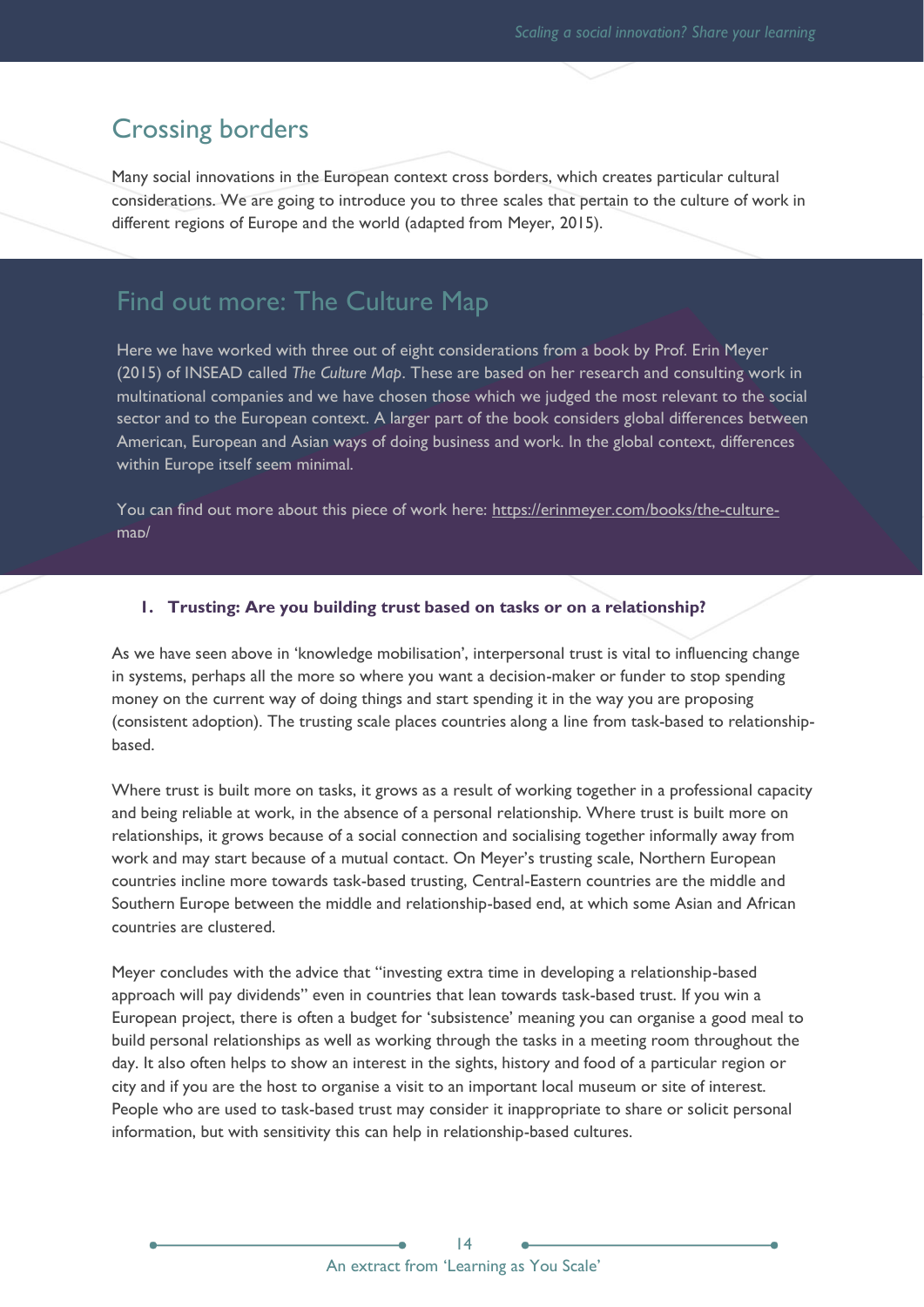This relationship-building has of course become less intuitive during the COVID-19 pandemic and trying to build 'affective' trust online is an unknown area. Meyer notes that phone calls or virtual meetings are preferred in relationship-based work cultures and may have more agenda-free social content. Emails and meetings which go straight to the agenda are more common in task-based work cultures.

#### **2. The persuading scale: Are you starting with principles or application?**

This draws a distinction between deductive reasoning, which reaches conclusions on the basis of general principles, and inductive reasoning, which does so on the basis of real-world observations and applications. According to Meyer, nearly everyone is capable of both deductive and inductive reasoning but the cultural difference is more about the starting point or the emphasis laid on either way of thinking.

People from principles-first work cultures would like to understand why a social innovation is necessary and the theory on which it is based; those from applications-first work cultures would like to understand how it has worked in practice and how it could work in practice in future. On Meyer's scale, southern European countries lean more towards principles-first reasoning while northern Europeans are between the mid-point and application-first, but not as close to that extreme as the U.S. would be.

This influences how presentations and reports are organised in these cultures: a social innovator from an application-first work culture might seek to persuade others of its merit on the basis of how it works and the real-world impact it achieves, whereas a social innovator from a principles-first culture might seek to do so from why it is needed and why it works. If you are presenting your impact evidence, those in principles-first cultures are likely to be interested in research methodology and how the findings relate to general principles in policy or social work, education and so on. Those used to an application-first approach may see it as normal to jump to the conclusions or key messages first and then work backwards in explaining how they reached them.

#### **3. Deciding: Is the team/group making the decision or just the boss?**

Ultimately, possibly after many meetings, pilots and studies, a decision may be made to reform a particular service, system or policy to adopt a new social innovation fully. It may be useful to be prepared for how decisions are made in a particular work culture based on Meyer's 'deciding' scale which goes along a line from consensual to top-down. In a consensual culture, decisions are generally made by groups intending unanimity, whereas in a top-down culture, decisions are more likely to be made by a single leader. This also concerns what the role of the leader is: in a consensual culture, they have to help the group reach shared decisions, whereas in a top-down culture, they have to be more directive themselves and expect others to follow.

On Meyer's Deciding scale, northern Europeans are further towards the consensual end, the UK in the middle and southern Europeans between the middle and the top-down end. It is also interesting to consider how long it takes to reach a decision: in a consensual culture, there is likely to be more discussion then a decision then implementation; but in a top-down culture, there could be a decision earlier in the process but that decision may be revisited and changed on the basis of implementation experience.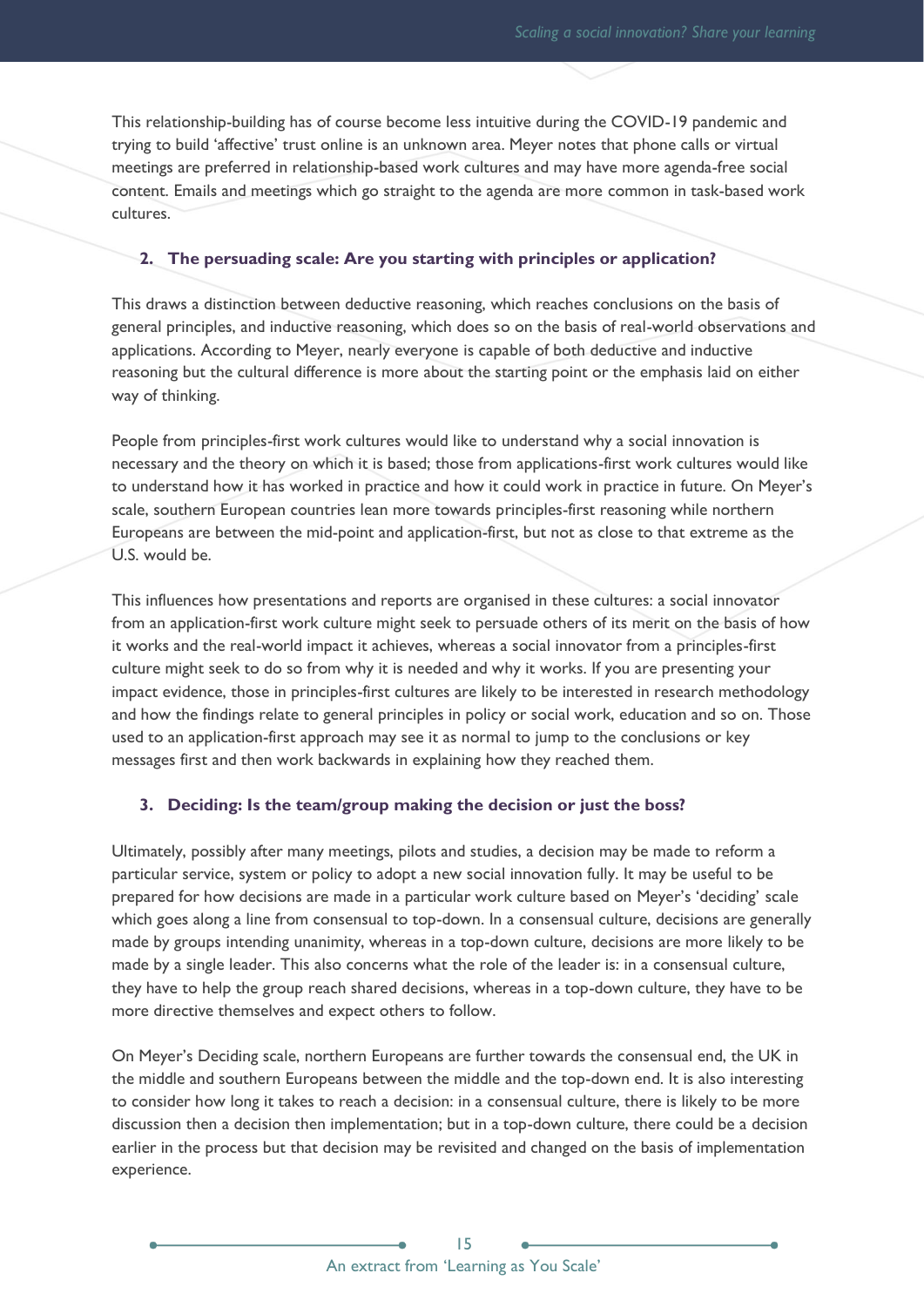Meyer provides some useful points for those working towards a decision in a consensual culture versus a top-down culture.

| Consensual                                                                                                                                                                                                                                                                                                                                                                                        | Top-down                                                                                                                                                                                                                                                                                                                                                                                                                                                                                                                                                                                 |
|---------------------------------------------------------------------------------------------------------------------------------------------------------------------------------------------------------------------------------------------------------------------------------------------------------------------------------------------------------------------------------------------------|------------------------------------------------------------------------------------------------------------------------------------------------------------------------------------------------------------------------------------------------------------------------------------------------------------------------------------------------------------------------------------------------------------------------------------------------------------------------------------------------------------------------------------------------------------------------------------------|
| Be prepared for it taking longer than<br>you would like.<br>Demonstrate patience and commitment<br>even when you are frustrated.<br>Cultivate informal relationships so you.<br>get insights into the group dynamic.<br>Focus on the quality and depth of<br>information and responses to questions.<br>Trust that when a decision is finally<br>made, it will be implemented and not<br>changed. | Expect less discussion and more<br>reliance on the boss.<br>Be prepared to support a decision even<br>if it's not the exact approach you<br>advocated.<br>Seek to cultivate a relationship early on<br>$\bullet$<br>with the main decision-maker or their<br>key advisor (*authors' addition).<br>Solicit the advice of the people who<br>$\bullet$<br>know the decision-maker well on how<br>they think and decide (*authors'<br>addition).<br>Be ready to suggest alternative courses<br>of action if there are problems<br>encountered in the implementation<br>(*author's addition). |

As well as geographic cultural preferences, there are also cultures in particular sectors such as academia, civil society, social enterprise and philanthropy.

## Reflection Point 7: Communicating your evidence

Individually, or with actors involved in your social innovation, complete the following tasks:

1. Take a large piece of paper (i.e., A3+) and draw the three scales below.

| <b>Tasks</b> | Trust                                         | ▶. | Relationships |
|--------------|-----------------------------------------------|----|---------------|
| Principles   | Persuasion                                    |    | Application   |
| Team         | Decision-Making                               |    | <b>Boss</b>   |
|              | 16<br>An extract from 'Learning as You Scale' |    |               |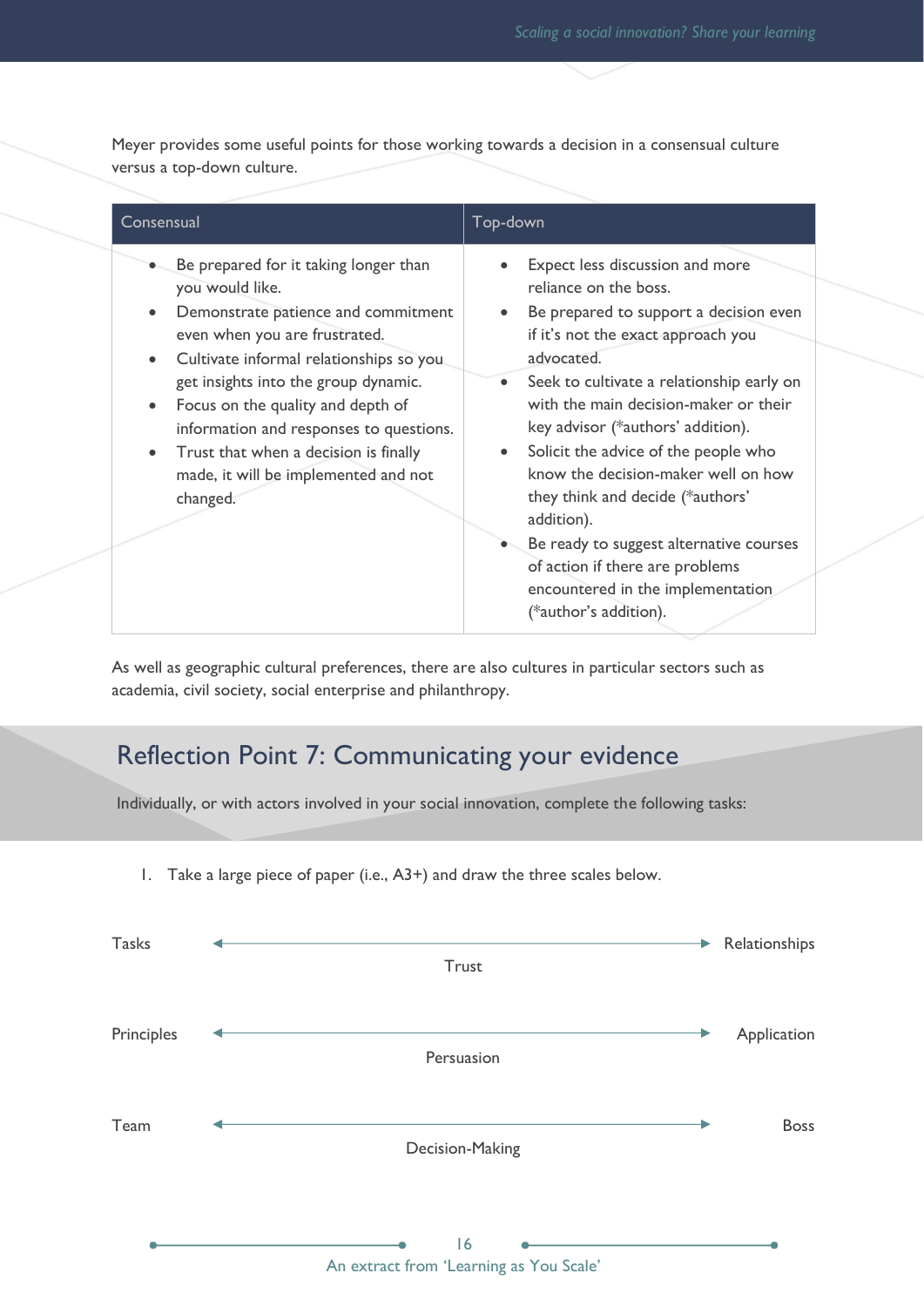- 2. Mark on the scale, where you feel your country is situated and the countries that you are currently working with or intend to work are situated.
- 3. Discuss if you think there has been or could be an example of how intercultural communication was made harder by a distance or proximity in these scales?
- 4. Draw the scales again on a new piece of paper.
- 5. Now mark on the scales where different sectors fit in your country (and the countries you are working with or intend to work with). You might want to consider: local/regional authorities; civil society organisations; social enterprises; academia; central government.

These answers and discussions should be used to inform the knowledge mobilisation plan.

## Top Tips

- 1. Use a mix of different approaches and materials to win people's hearts and minds when you mobilise the knowledge from the social innovation.
- 2. Keep cultural and interpersonal considerations at the forefront of your knowledge mobilisation activities. When you run into a problem, a dilemma or a conflict with a person or team you are hoping to influence, explore if the problem is cultural or interpersonal, or both?
- 3. Assess your own and your team's behavioural preferences and cultural context and use this to inform your knowledge mobilisation plan and how you influence people.

## Creating a knowledge mobilisation plan

A knowledge mobilisation plan helps social innovators to practically outline how they will take the learning and evidence from the social innovation, and use it to influence wider stakeholders, the sector in which they operate and the wider context they are situated in.

#### **Activity: Creating a knowledge mobilisation plan**

| Description       | A step-by-step guide for creating a knowledge mobilisation plan.                                                                                                                      |
|-------------------|---------------------------------------------------------------------------------------------------------------------------------------------------------------------------------------|
| Resource<br>Level | Experience: Intermediate<br>Time: I - 3 days (research, discussion/reflection and compilation of results)<br>Cost: Low - Medium (Implementation costs will be determined by the plan) |
| Materials         | Desk-based research facilities, note-making materials<br>Knowledge mobilisation plan template                                                                                         |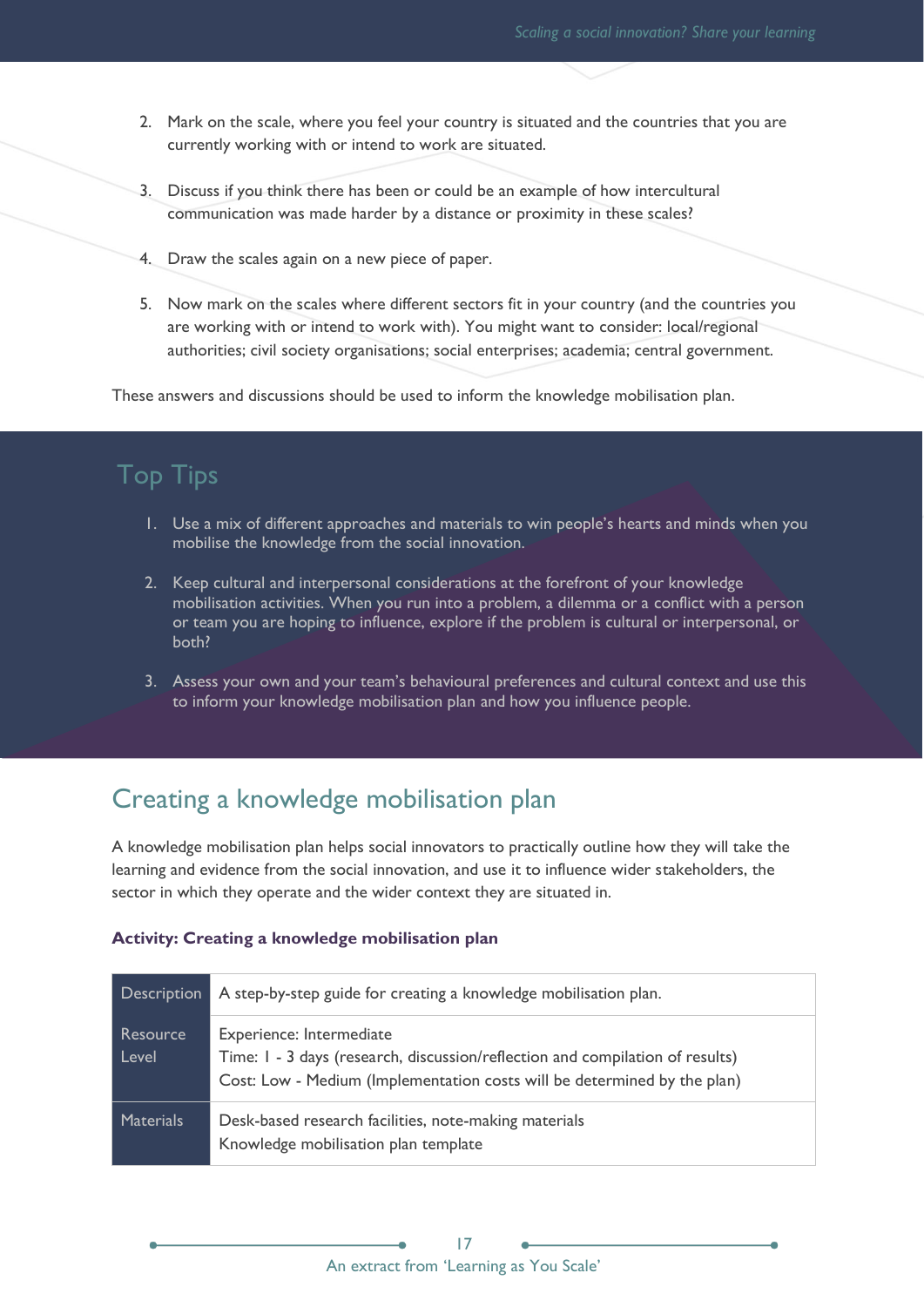| Step-by-<br>step guide | Step 1: Reflection points: Remind yourself of the answers and discussions that<br>took place in each of the reflection points in this section of the guide. These will<br>help to inform your thinking for the knowledge mobilisation plan. |  |  |  |  |
|------------------------|---------------------------------------------------------------------------------------------------------------------------------------------------------------------------------------------------------------------------------------------|--|--|--|--|
|                        | Step 2: Purpose, Audience and products: Use the 'Who, What, Where, Why,<br>When and How' questions on the Knowledge mobilisation plan template to identify<br>the purpose, audience and products of your knowledge mobilisation plan.       |  |  |  |  |
|                        | Step 3: Action planning: Use the 'action plan' table on the Knowledge<br>mobilisation plan template to plan out the knowledge mobilisation activities.                                                                                      |  |  |  |  |
| <b>Templates</b>       | Knowledge mobilisation plan template                                                                                                                                                                                                        |  |  |  |  |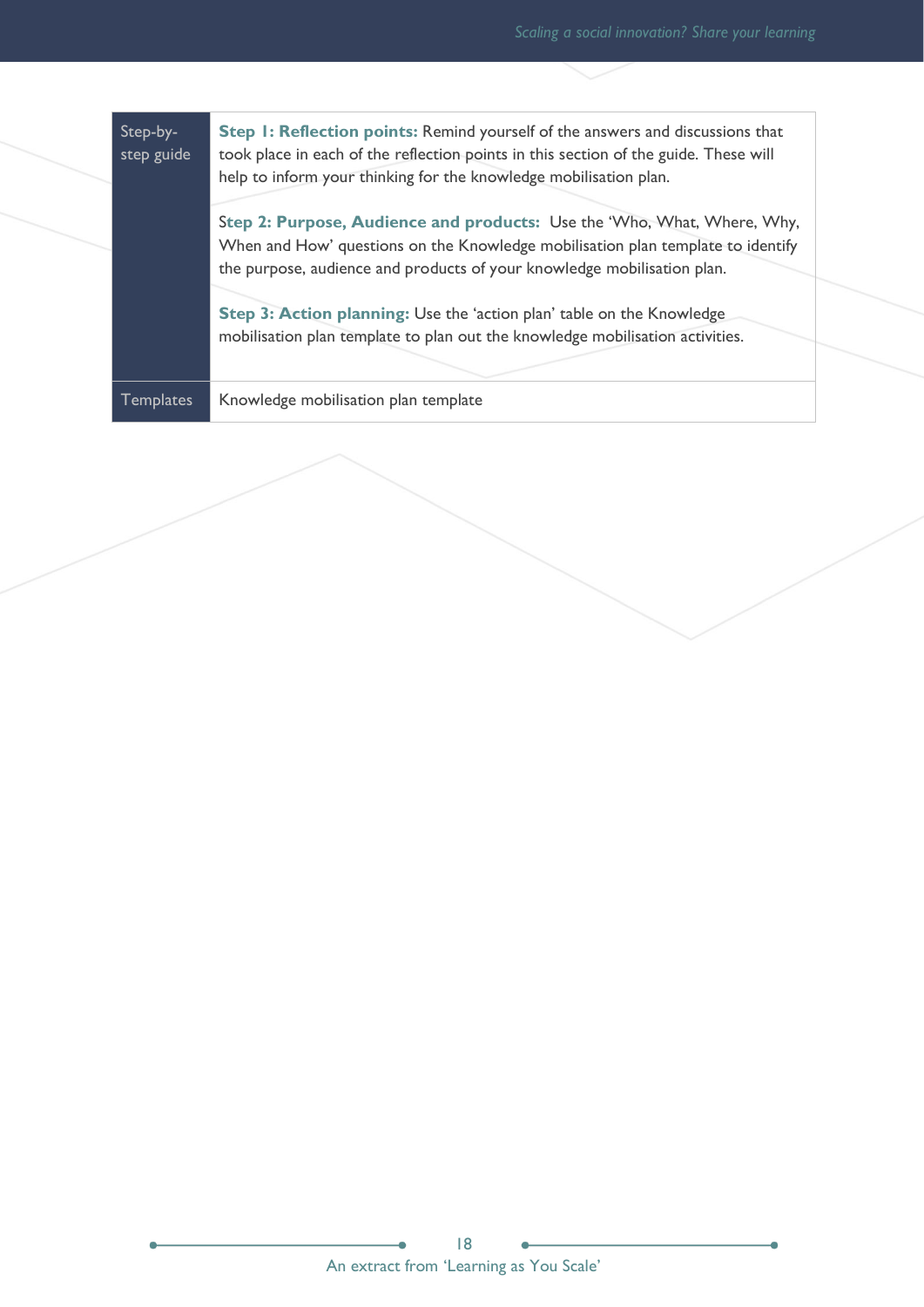## Knowledge Mobilisation Plan

| Purpose, Audience and Products                                                                                                                                                                                 |  |
|----------------------------------------------------------------------------------------------------------------------------------------------------------------------------------------------------------------|--|
| What is the key knowledge or<br>learning from your innovation that<br>you want to share?                                                                                                                       |  |
| Why are you sharing this knowledge<br>or learning (purpose and anticipated<br>results)?                                                                                                                        |  |
| Who is this knowledge or learning<br>relevant for and who do you want to<br>reach with it (the intended<br>audience)? Can you map<br>stakeholders onto the matrix<br>according to their power and<br>interest? |  |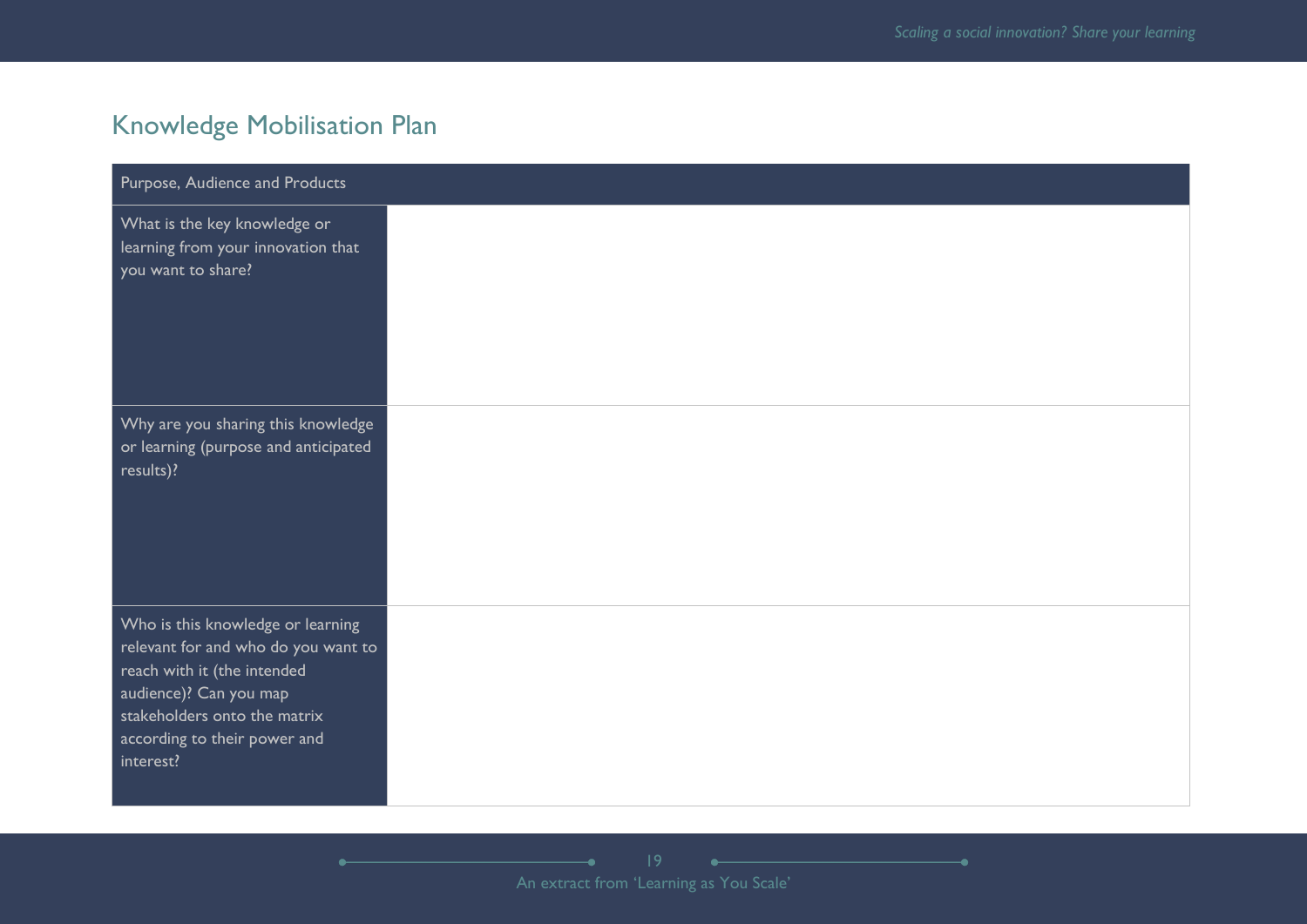| Where can you reach your intended<br>audience (online, offline)?                                                                                                                                       |  |
|--------------------------------------------------------------------------------------------------------------------------------------------------------------------------------------------------------|--|
| How can you present the knowledge<br>or learning from your innovation to<br>reach your intended audience (for<br>example, specific products such as<br>reports, videos, social media posts)?           |  |
| When would be best to try to<br>connect your products to your<br>intended audience (for example, is<br>there a specific timeframe that is<br>relevant, or awareness-raising dates<br>to attach it to)? |  |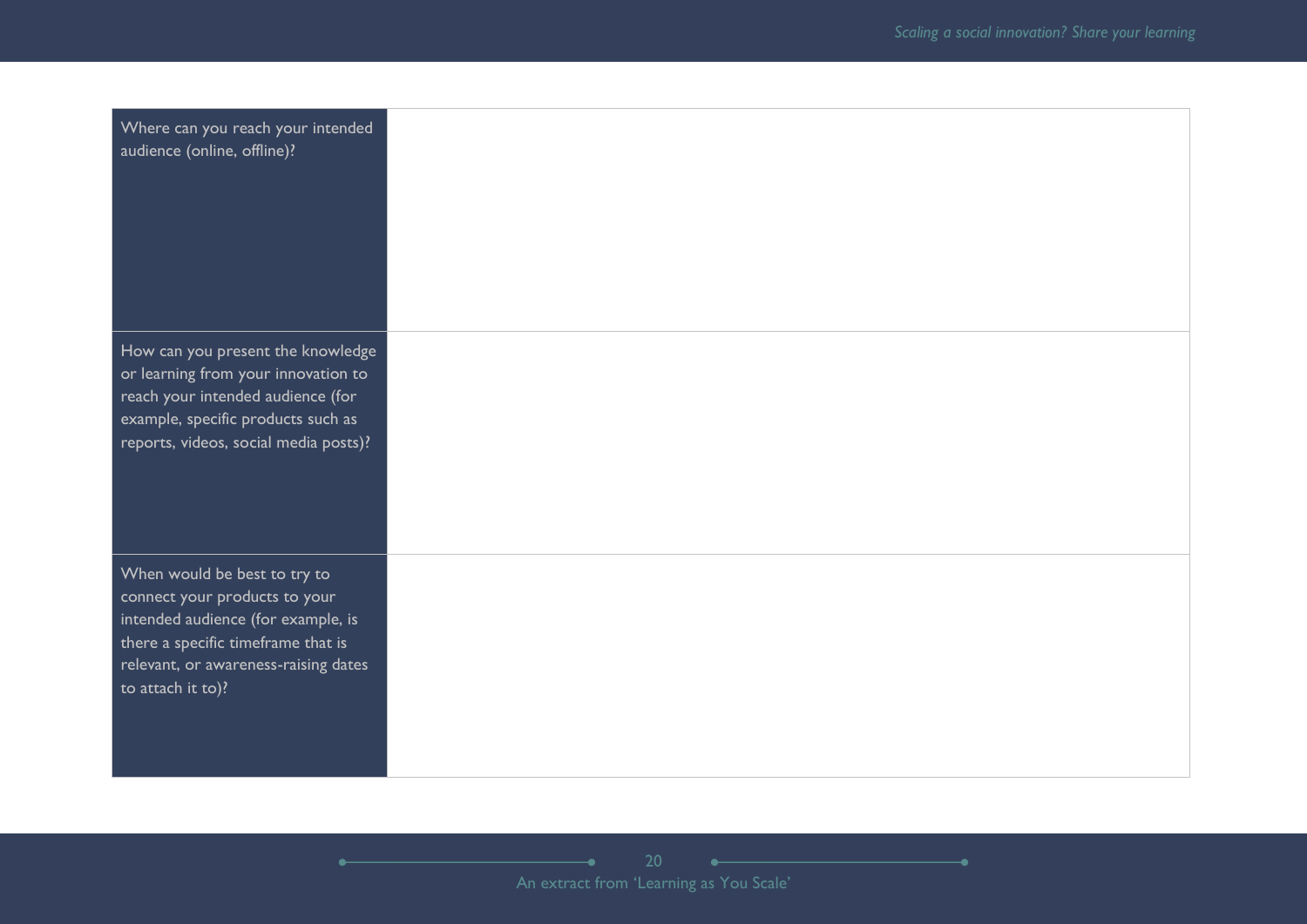٠

| <b>Action Plan</b>                                                  |                                                                                                       |                                                                                                                            |                                                                                  |                                                                                              |                                                                                 |                                                                                                                                                |
|---------------------------------------------------------------------|-------------------------------------------------------------------------------------------------------|----------------------------------------------------------------------------------------------------------------------------|----------------------------------------------------------------------------------|----------------------------------------------------------------------------------------------|---------------------------------------------------------------------------------|------------------------------------------------------------------------------------------------------------------------------------------------|
| Activity<br>Title of specific<br>knowledge<br>mobilisation activity | Audience<br>Who are you trying to<br>reach with this activity?<br>What is their interest<br>or power? | Product<br>How do you want to<br>present the evidence or<br>learning from your<br>innovation to your<br>intended audience? | Method<br>How do you plan to<br>share the product with<br>the intended audience? | <b>Resources</b><br>What do you need to<br>deliver this activity -<br>materials, budget etc. | Timescales<br>When will you start<br>this activity and what is<br>the deadline? | <b>Results</b><br>What do you want to<br>achieve by reaching<br>this audience and how<br>will you demonstrate<br>that you are achieving<br>it? |
|                                                                     |                                                                                                       |                                                                                                                            |                                                                                  |                                                                                              |                                                                                 |                                                                                                                                                |
|                                                                     |                                                                                                       |                                                                                                                            |                                                                                  |                                                                                              |                                                                                 |                                                                                                                                                |
|                                                                     |                                                                                                       |                                                                                                                            |                                                                                  |                                                                                              |                                                                                 |                                                                                                                                                |
|                                                                     |                                                                                                       |                                                                                                                            |                                                                                  |                                                                                              |                                                                                 |                                                                                                                                                |